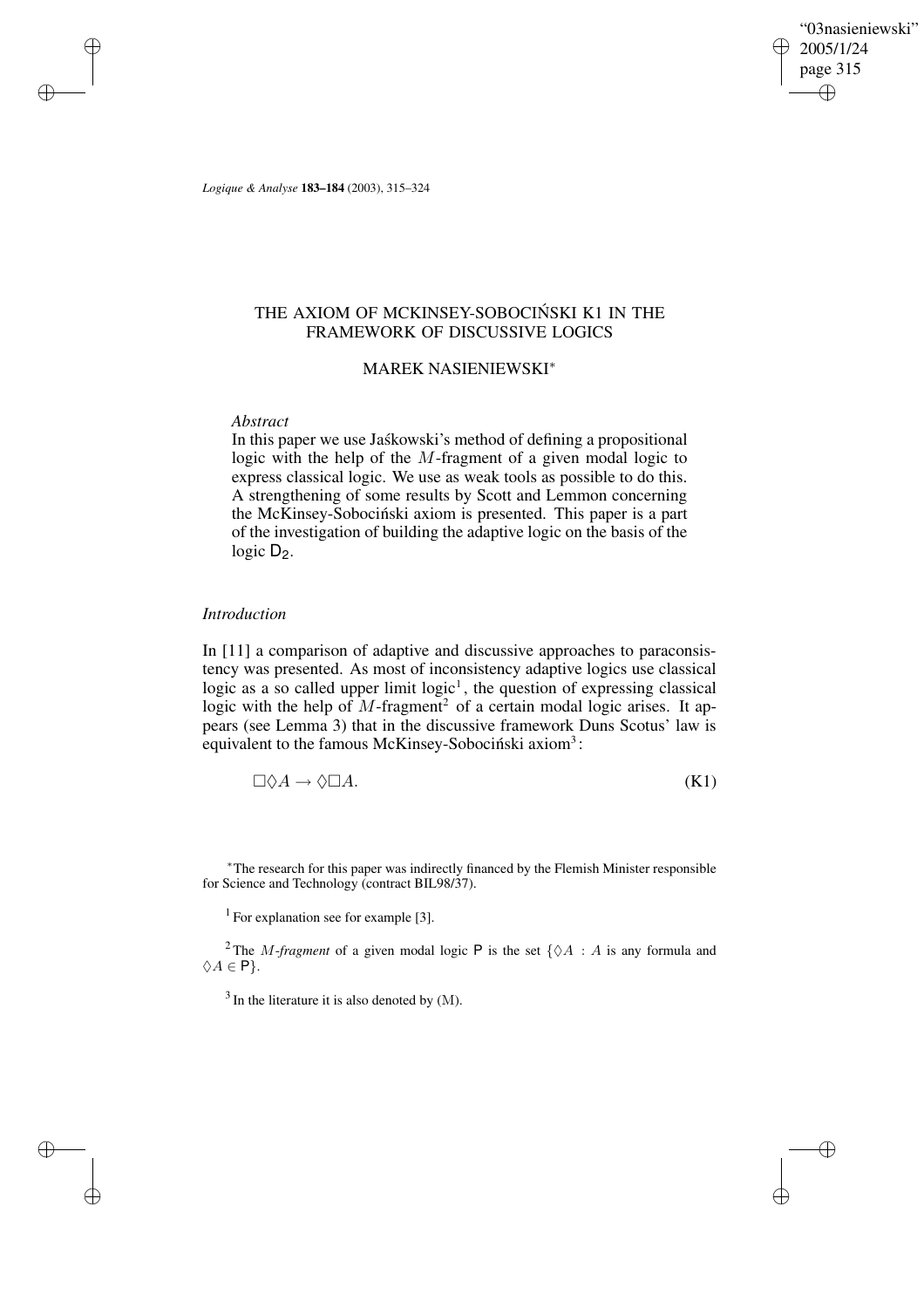### *"03nasieniewski" 2005/1/24 page 316* ✐ ✐

✐

✐

#### 316 MAREK NASIENIEWSKI

In 1966, Lemmon made a conjecture that each consistent normal logic P is complete with respect to some class of P-frames (the paper was finally published as [10]). In [13] the conjecture was disproved. But Lemmon had already himself sensed the limitation of his conjecture. The McKinsey-Sobociński axiom was given by him as a possible counterexample.

We have the following Lemmon and Scott results concerning the McKinsey-Sobociński axiom ([10], pp. 74–76)<sup>4</sup>:

*Theorem 1: A formula is valid in all frames satisfying the condition*  $m^{\infty}$ *:*  $\forall_w \exists_{\overline{w}} \big( w R \overline{w} \wedge \forall_{w_1} \forall_{w_2} (\overline{w} R w_1 \wedge \overline{w} R w_2 \to w_1=w_2) \big)$  and the condition of *transitivity iff it is a theorem of the logic* K4 *with the additional axiom* (K1) *(notation:* K4M*).*

*Theorem* 2: *A formula is valid in all frames satisfying the condition*  $m^{\infty}$ *, the condition of reflexivity, and the condition of transitivity iff it is a theorem of the logic* S4 *with the additional axiom* (K1) *(notation:* S4M*).*

In the class of transitive frames the validity of the axiom K1 is equivalent to the satisfaction of the condition (‡):  $\forall_w \exists_{\overline{w}} \big( w R \overline{w} \land \forall_{w'} (\overline{w} R w' \rightarrow$  $\overline{w} = w'$ )<sup>5</sup>. In [12] it was proved that M-counterpart<sup>6</sup> of McKinsey' logic  $S4.1 = S4[K1]$ <sup>7</sup> is the trivial logic. Of course  $S5[K1] = Triv$ .

In the paper [14] it was shown that the class of frames for which the completeness result for KM <sup>8</sup> might hold is not definable by the first order condition. The same result was stated in [7] since the likely class of frames for which KM would be complete is not closed on ultraproducts. Finally, in [5] the completeness theorem for KM with respect to some class of finite frames was proved by the normal form method.

Let us add, that logic KM is neither canonical [8], nor compact [15].

In the paper we will use standard notions and results from the field of the modal logic. A short summary can be found in [11]. We will use the notation introduced there.

<sup>4</sup> See also [9] pp. 131–134.

 $<sup>5</sup>$  See for example [4], p. 82.</sup>

<sup>6</sup>The *M*-counterpart of a given modal logic **P** is the set  $\{A : \Diamond A \in \mathbf{P}\}\$ .

<sup>7</sup> It is by the definition the smallest normal logic containing S4 and axiom K1.

 $8$  It is by the definition the smallest normal logic containing axiom K1.

✐

✐

✐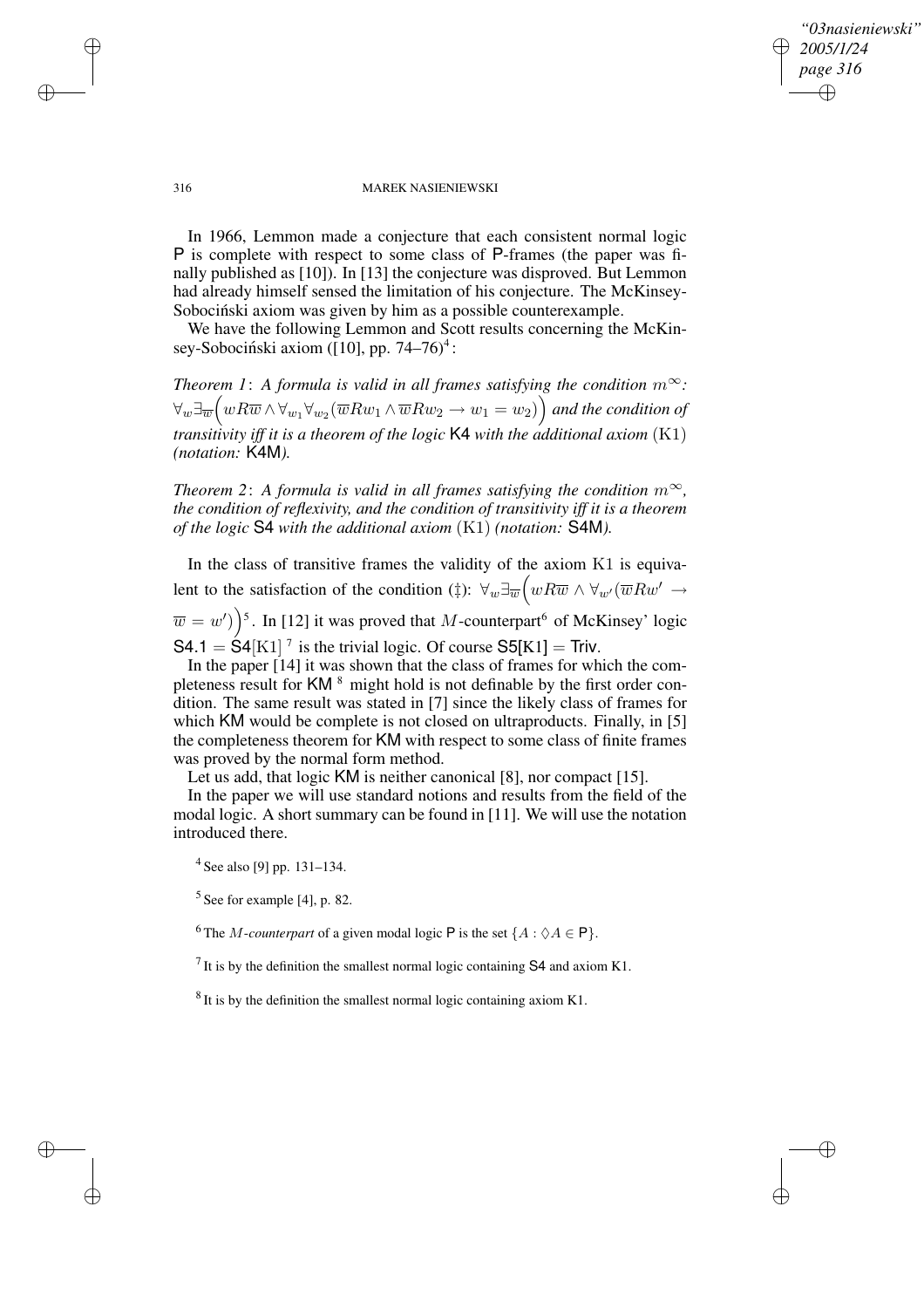$\bigoplus$ 

✐

### 1. *Duns Scotus' law in the discussive framework*

Let us start with:

✐

✐

✐

✐

*Lemma 3*: *On the basis of the logic* K *the McKinsey-Sobocinski ´ formula*

$$
\Box \Diamond A \to \Diamond \Box A \tag{K1}
$$

*is equivalent the discussive version of Duns Scotus' law*

$$
\Diamond \Big( \Diamond A \to (\Diamond \sim A \to B) \Big) \tag{JDS}
$$

*Proof.* We prove the axiom K1 on the basis of  $K[**IDS**]$ <sup>9</sup>:

1.  $\Box \Diamond A \to (\Box \Diamond \sim A \to \Diamond \bot)$ the law t5 of distributivity of  $\sqrt{N}$  with respect to  $\sqrt{N}$ and JDS:  $B/\perp$ 2.  $\Diamond \bot \leftrightarrow \bot$ <br>3.  $\Box \Diamond A \land \Box \Diamond \sim A \rightarrow \bot$  the law of importation, extensionality, 1. and 2. the law of importation, extensionality, 1. and 2. 4. ~( $\Box \Diamond A \land \Box \Diamond \sim A$ )<br>
5.  $\Box \Diamond A \rightarrow \Diamond \Box A$ <br>
4. and the law of negation of implication 4. and the law of negation of implication and inter-definability of  $\sqrt{N}$  and  $\sqrt{N}$ ".

On the other hand we prove JDS in KM:

1.  $\Box \sim B \rightarrow (\Box \Diamond A \rightarrow \Diamond \Box A)$ K1 via the classical logic 2.  $\Box \Diamond A \to (\Box \sim B \to \Diamond \Box A)$ 2. and interchange of premises 3.  $(\Box \sim B \to \Diamond \Box A) \to (\sim \Diamond \Box A \to \sim \Box \sim B)$  the law of contraposition 4.  $(\Box \sim B \rightarrow \Diamond \Box A) \rightarrow (\Box \Diamond \sim A \rightarrow \Diamond B)$ 3. and the inter-definability between  $\Box$  and  $\diamond$ 5.  $\Box \Diamond A \rightarrow (\Box \Diamond \sim A \rightarrow \Diamond B)$  the law of syllogism, 2. and 4. 6.  $\Diamond (\Diamond A \to (\Diamond \sim A \to B))$  the law of syllogism and t5

 $9$  We use auxiliary facts, definitions and notations as presented in [11].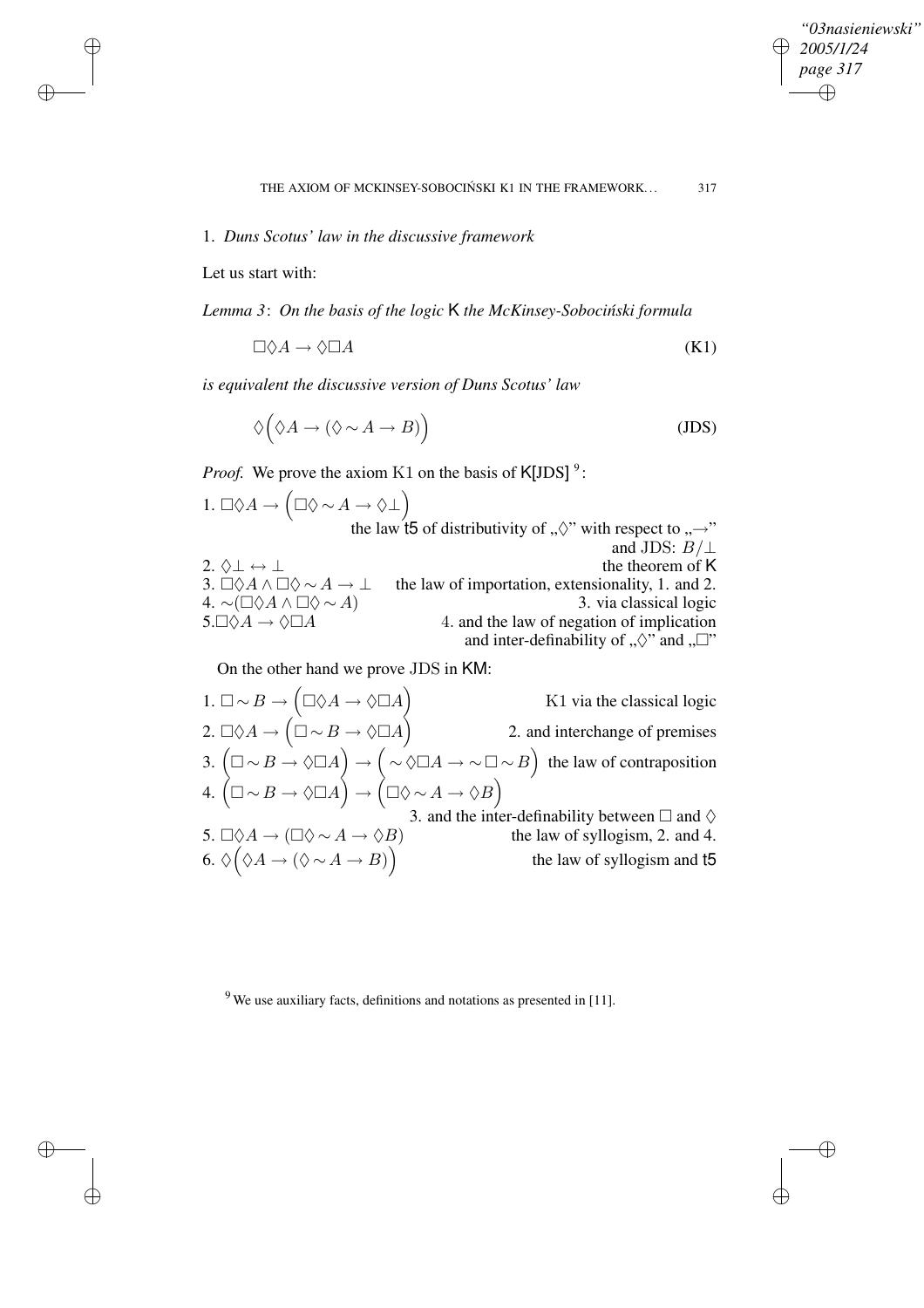✐

#### 318 MAREK NASIENIEWSKI

*Corollary 4*: *The logic* KD\*T\*[K1] <sup>10</sup> *is the minimal normal logic containing axioms*  $\Diamond (Ax1)^d - \Diamond (Ax13)^{d}$ <sup>11</sup> *and Duns Scotus' law with the discussive interpretation of "* $\rightarrow$ ", *and closed under the rule:*  $\Diamond A$ ,  $\Diamond (\Diamond A \rightarrow B) \vdash \Diamond B$ .

*Proof.* Follows directly from the theorem 7 from [11] and Lemma 3.

The theorem states that the logic  $KD^{\star}T^{\star}$  extended with JDS is the minimal normal logic determining discussive classical logic.

# 2. *Semantics of the logic* S5M[K1]

Now we give conditions for frames which establish the completeness result for the logic under consideration. We'll use theorem 12 of [11] and the following observations semantically characterizing logic  $KD^+T^*[K1]$ .

# *Lemma 5*: *The set of all frames satisfying the McKinsey condition:*

(†)  $\forall_w \exists_{\overline{w}} \big( w R \overline{w} \wedge \forall_{w'} (\overline{w} R w' \rightarrow \overline{w} = w') \big)$ *is contained in the intersection of the set of all frames satisfying the condition*  $(\divideontimes) \forall_w \exists_{w'} \big( wRw' \land \forall_{w''}(w'Rw'' \rightarrow wRw'') \big)$  and the set of all frames satis $f$ ying the condition  $(\circledast)$   $\forall_w \exists_{\overline{w}} \Big( w R \overline{w} \wedge \forall_{w'} \forall_{w''} (\overline{w} R w' \wedge w' R w'' \rightarrow w R w'') \Big).$ 

*Proof.* Let us consider the frame  $\langle W, R \rangle$  fulfilling the condition ( $\ddagger$ ). Let us take any  $w \in W$ . Let  $\overline{w}$ , be a world such that  $wR\overline{w}$ , the existence of which is stated in the condition ( $\ddagger$ ). We prove that  $\forall_{w''}(\overline{w}Rw'' \rightarrow wRw'')$ . Let w'' be any world such that  $\overline{w}Rw''$ . By ( $\ddagger$ ):  $\overline{w} = w''$ , since  $wR\overline{w}$ , so also  $wRw''$ . Because w is any world, we have shown that given frame satisfies the condition  $(\divideontimes)$ .

Now we show that for the chosen above world  $\overline{w}$  the following is satisfied  $\forall_{w'}\forall_{w''}(\overline{w}Rw' \wedge w'Rw'' \rightarrow wRw'')$ . Let us consider any worlds  $w'$  and  $w''$ , such that  $\overline{w}Rw'$  and  $w'Rw''$ . We have to prove that  $wRw''$ . Once more by  $(\dagger)$  we have:  $\overline{w} = w'$ ; since  $w' R w''$ , therefore also  $\overline{w} R w''$ . Using  $(\dagger)$  once

<sup>10</sup> KD<sup>\*</sup>T<sup>\*</sup> is the minimal normal logic containing axioms:  $(D^*)$   $\square \Diamond A \rightarrow \Diamond A$  and  $(T^*)$   $\Box \Diamond \Diamond A \rightarrow \Diamond A$ . It was proved by Dziobiak that KD\*T\* is equal to Perzanowski's system  $S5<sub>M</sub>$ .

<sup>11</sup> For a propositional variable A,  $A^d = A$ , and for any formulas B, C:  $(B \vee C)^d =$  $B^d \vee C^d$ ,  $(B \wedge C)^d = B^d \wedge \Diamond C^d$ ,  $(B \to C)^d = \Diamond B^d \to C^d$ ,  $(\sim B)^d = \sim (B^d)$ , and  $(B \leftrightarrow C)^d = (\lozenge B^d \rightarrow C^d) \land \lozenge (\lozenge C^d \rightarrow B^d)$ , while  $Ax1 - Ax13$  are axioms of the propositional part of logic CLuN i.e. the full positive classical logic plus Clavius' law. For details see [2] and [11].

✐

✐

✐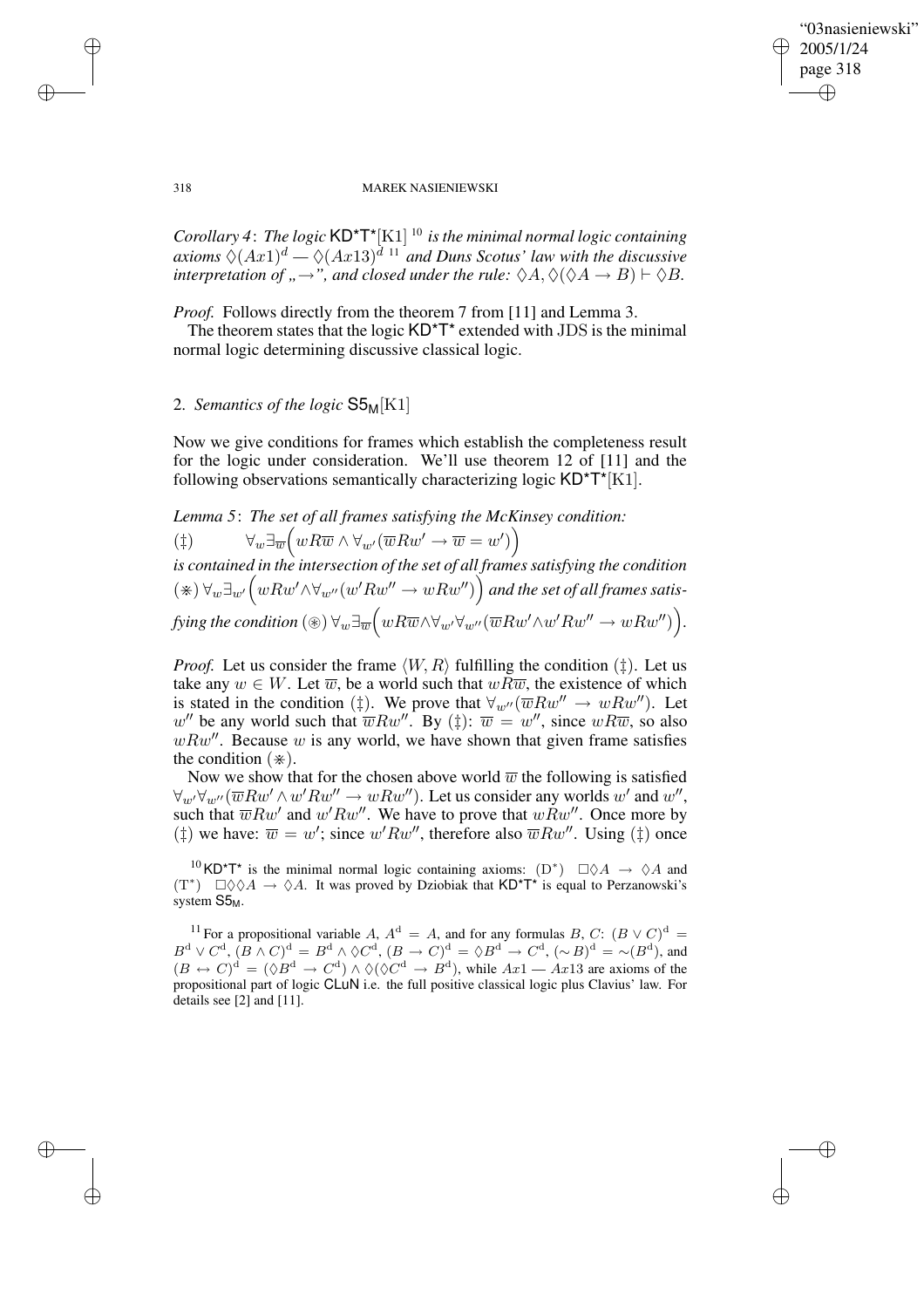✐

again, we get  $\overline{w} = w''$ , but  $wR\overline{w}$ , i.e.  $wRw''$ , which shows that the condition  $(\circledast)$  is fulfilled.

The proof of the next theorem is based on the analogous proof the completeness theorem 1 for the logic K4M. We strengthen the theorem 1 using, as we'll see, the weaker logic. The result shows the importance of the Mfragment of a given logic.

*Theorem 6*: *A formula is valid in all frames fulfilling the condition*

$$
(\ddagger) : \forall_w \exists_{\overline{w}} \Big( w R \overline{w} \land \forall_{w'} (\overline{w} R w' \to \overline{w} = w') \Big)
$$

✐

✐

✐

✐

*iff it is provable in the logic* S5<sup>M</sup> *with the additional axiom* (K1) *(notation:* S5M[K1]*).*

*Proof.* ( $\Leftarrow$ ) We show that the axioms D<sup>\*</sup>, T<sup>\*</sup> and K1 are valid in all frames fulfilling the condition  $(\ddagger)$ . By the theorems stating the completeness results for logics  $D^*$  and  $T^*$  (see [11]), axioms  $D^*$  and  $T^*$  are valid in all frames satisfying conditions  $(*)$  and  $(*)$  respectively. However, by lemma 5 we know that each frame satisfying the condition  $(\dagger)$  also satisfies the conjunction of conditions  $(*)$  and  $(*)$ . So it is enough to show that the axiom K1 is valid in each frame satisfying the condition  $(\ddagger)$ . Let us assume otherwise, i.e. that there is a Kripke frame for which the condition is fulfilled while the formula K1 is not valid. So there is a world  $w$  and a valuation  $v$ , such that  $w \not\models_v K1$ , therefore  $w \models_v \Box \Diamond p$  and  $w \not\models_v \Diamond \Box p$ . By the definition of truth in a model we have  $\forall \overline{w}(wR\overline{w} \Rightarrow \overline{w} \not\models_v \Box p)$ , in particular, for a world w' such that  $wRw'$ , existence of which is mentioned in  $(\ddagger)$ , we have  $w' \not\models_{v} \Box p$ . Using the definition of truth in a model for  $\Box$ , we have that there is  $w''$ , that  $w' R w''$  and  $w'' \not\models_v p$ . By the condition  $(\ddagger)$  we see that  $w' = w''$ , i.e.  $w' \not\models_{v} p$  (notation  $\bullet$ ). Because  $w \models_{v} \Box \Diamond p$ , so for any world which is accessible from the world w, in particular for w' holds  $w' \models_v \Diamond p$ . By the definition of truth there is a world w, for which w'Rw̆ and  $\psi \models_{v} P$ . But by ( $\ddagger$ )  $\ddot{w} = w$ , so  $w' \models_v p$ , which contradicts ( $\bullet$ ).

(⇒). Firstly we show that for any formulas  $A_1, \ldots, A_n$  the following  $\vdash_{\mathsf{S5}_\mathsf{M}[\mathrm{K1}]}\Diamond\Big((A_1\to \Box A_1)\wedge\cdots\wedge (A_n\to \Box A_n)\Big)$  holds. To get this result we infer in  $\hat{S}5_M[K1]$  a theorem:

$$
\Box(\Box \Diamond A \land \Box \Diamond B) \to \Diamond (A \land B). \tag{(*)}
$$

1.  $\Box \Diamond A \land \Box \Diamond B \to \Diamond \Box A \land \Box \Diamond B$ 

addition of a new right conjunct  $(\Box \Diamond B)$  to arguments of implication K1 2.  $\Box(\neg A \lor \neg B) \rightarrow (\Box \neg A \lor \Diamond \neg B)$  the substitution into the theorem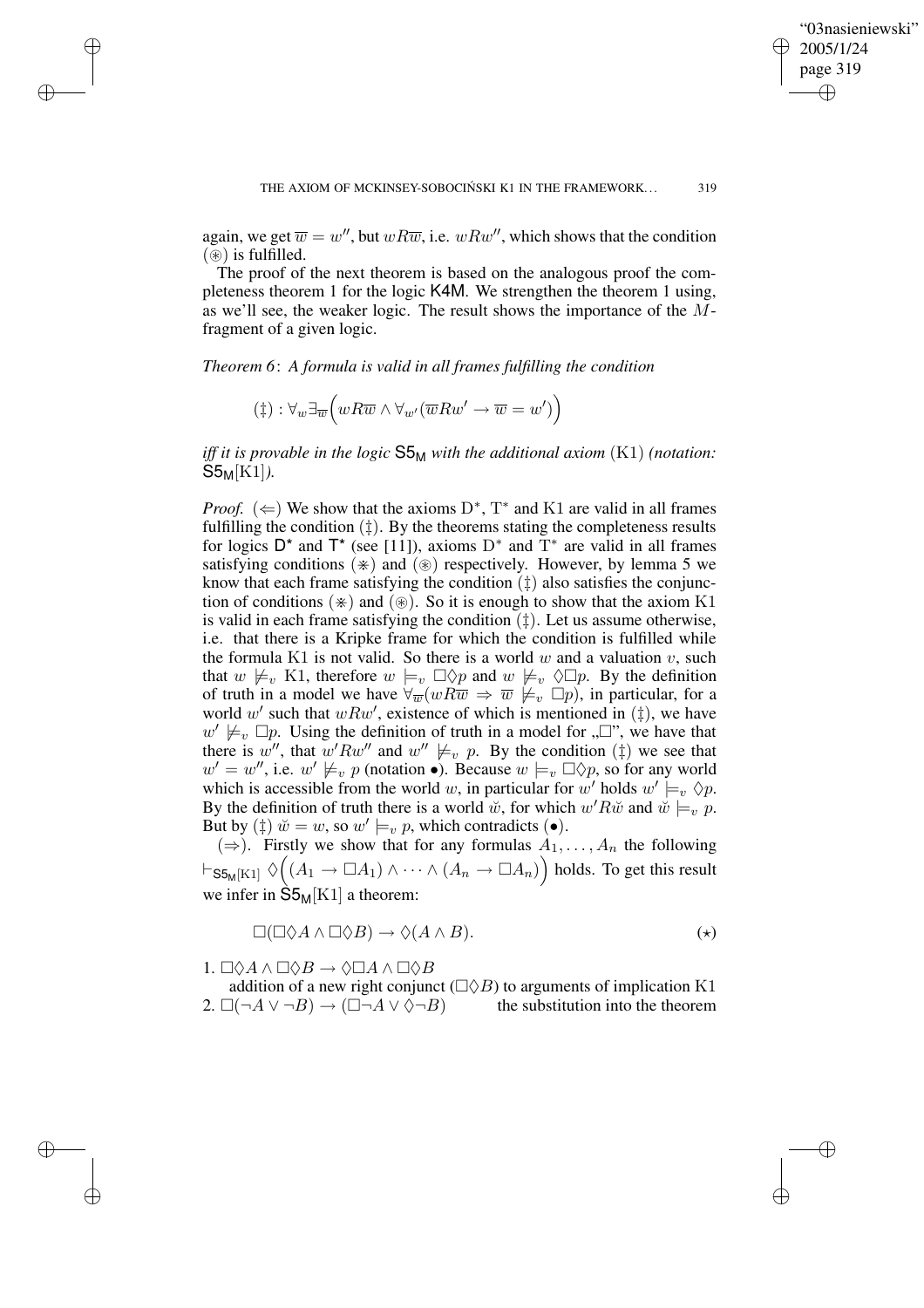"03nasieniewski" 2005/1/24 page 320  $\oplus$ ✐

✐

✐

#### 320 MAREK NASIENIEWSKI

 $\square(A \vee B) \rightarrow (\square A \vee \lozenge B)$  of logic K:  $A/\neg A, B/\neg B$ 3.  $\neg(\Box\neg A \vee \Diamond \neg B) \rightarrow \neg \Box(\neg A \vee \neg B)$  the contraposition of 2. 4.  $\Diamond A \land \Box B \rightarrow \Diamond (A \land B)$  3., de Morgan's law and the inter-definability between  $\Box$  and  $\diamond$ 5.  $\Diamond(A \land B) \rightarrow \Diamond(B \land A)$  commutativity of  $\land$  and monotonicity rule 6.  $\Diamond A \land \Box B \rightarrow \Diamond (B \land A)$  the law of syllogism, 4., and 5. 7.  $\Diamond \Box A \land \Box \Diamond B \to \Diamond (\Diamond B \land \Box A)$  a substitution into 6.:  $A/\Box A$  and  $B/\Diamond B$ 8.  $\Diamond B \land \Box A \rightarrow \Diamond (A \land B)$  a substitution into 6.:  $A/B$ ,  $B/A$ 9.  $\Diamond(\Diamond B \land \Box A) \rightarrow \Diamond \Diamond (A \land B)$  8. and monotonicity rule 10.  $\Box \Diamond A \land \Box \Diamond B \to \Diamond \Diamond (A \land B)$  the law of syllogism, 1., 7. and 9. 11.  $\square(\square \lozenge A \wedge \square \lozenge B) \rightarrow \square \lozenge \lozenge (A \wedge B)$  10. and monotonicity rule 12.  $\Box \Diamond \Diamond (A \land B) \rightarrow \Diamond (A \land B)$ \*:  $A/(A \wedge B)$ 13.  $\square(\square \lozenge A \wedge \square \lozenge B) \rightarrow \lozenge(A \wedge B)$  and the law of syllogism, 11. and 12.

Now we are ready to prove that in  $S5_M[K1]$  the following formula is a theorem:

$$
\Diamond \Big( (A_1 \to \Box A_1) \land \cdots \land (A_n \to \Box A_n) \Big).
$$
 (\*\*)

Proof by the induction on *n*. For  $n = 1$  the required theorem *via* the law of distribution of " $\Diamond$ " with respect to "→" is equivalent to the axiom D<sup>\*</sup>.

We also consider the case  $n = 2$ , since the induction step will go through similarly. By substitution into the schema ( $\star$ )  $A/(A_1 \rightarrow \Box A_1)$  and  $B/(A_2 \rightarrow \Box A_1)$  $\Box A_2$ ) we have:  $\vdash_{\mathsf{SS}_M[K1]} \Box \Big( \Box \Diamond (A_1 \rightarrow \Box A_1) \land \Box \Diamond (A_2 \rightarrow \Box A_2) \Big) \rightarrow$  $\Diamond ((A_1 \rightarrow \Box A_1) \land (A_2 \rightarrow \Box A_2)).$  Using the distributivity law, the axiom  $\mathrm{D}^*$  is equivalent to  $\Diamond(A_1 \to \Box A_1)$ , by Gödel's rule we get  $\Box \Diamond (A_1 \to \Box A_1)$ , and by the law of adjunction and once more by  $R\tilde{G}$  we have:  $\vdash_{\mathsf{S5M}[K1]}$  $\square ( \square \lozenge (A_1 \rightarrow \square A_1) \wedge \square \lozenge (A_2 \rightarrow \square A_2)),$  which is the antecedent of our substitution into the theorem  $(\star)$ , so by  $MP$  also the consequent  $\Diamond \big( (A_1 \rightarrow$  $\Box A_1) \wedge (A_2 \rightarrow \Box A_2)$  is a theorem.

INDUCTIVE STEP. By the induction hypothesis we have that for any formulae  $A_1 \dots A_{n-1}$ :  $\vdash_{\mathsf{S5}_\mathsf{M}[\mathrm{K1}]} \Box \Diamond \left[ \left( A_1 \rightarrow \Box A_1 \right) \land \cdots \land \left( A_{n-1} \rightarrow \cdots \right) \right]$  $\Box A_{n-1}$ ). We will show that the required theorem holds also for n. 1.  $\Diamond \left[ \left( A_1 \rightarrow \Box A_1 \right) \land \cdots \land \left( A_{n-1} \rightarrow \Box A_{n-1} \right) \right]$  the induction hypothesis  $2. \Box \Diamond \big[ \big( A_1 \to \Box A_1 \big) \wedge \cdots \wedge \big( A_{n-1} \to \Box A_{n-1} \big) \big]$   $RG \text{ and } 1.$ 3.  $\Diamond(\overrightarrow{A}_n \rightarrow \Box A_n)$  the distributivity of the functor  $\Box, \Diamond$ "

✐

✐

✐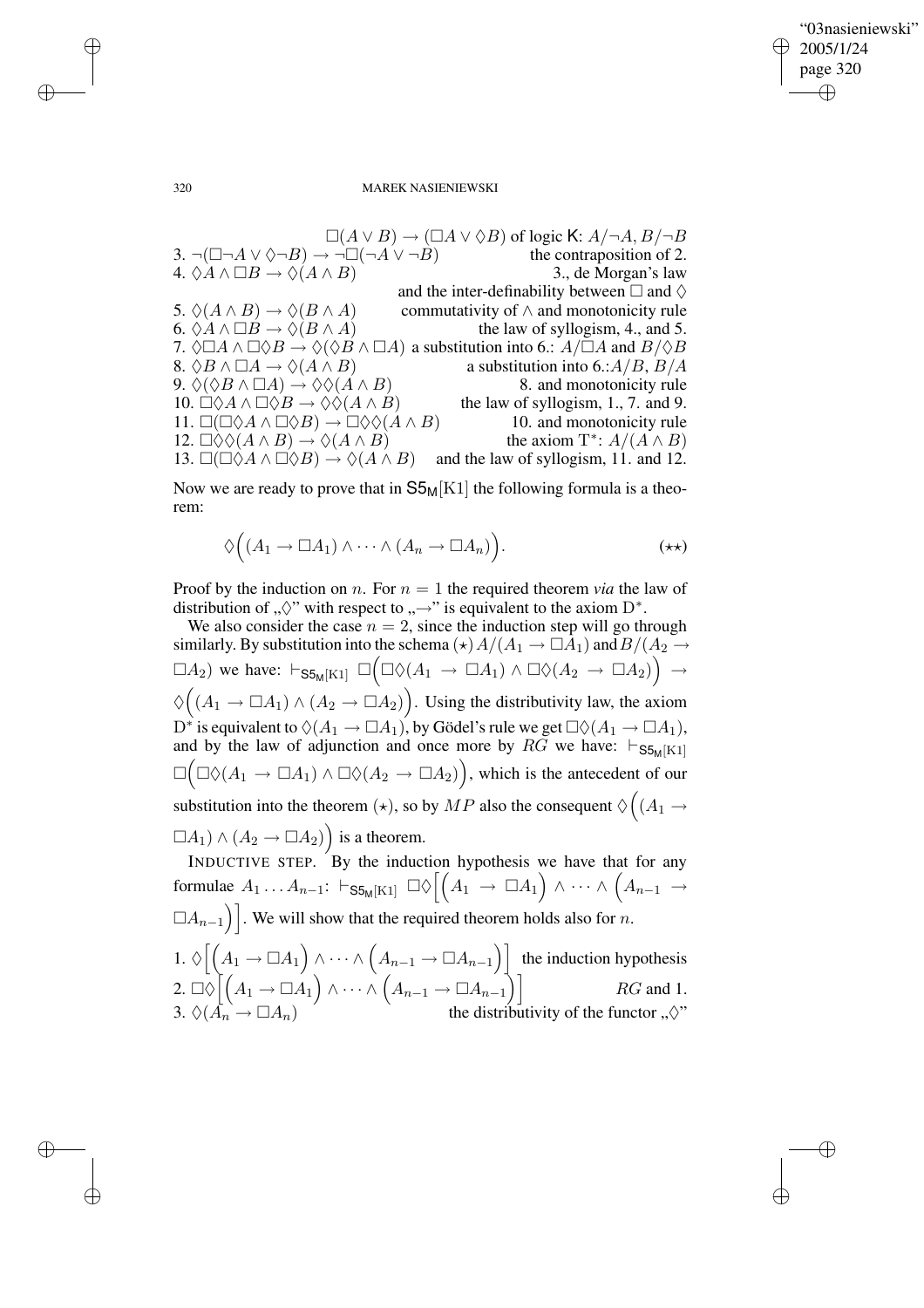"03nasieniewski" 2005/1/24 page 321 ✐ ✐

✐

✐

✐

✐

✐

✐

with respect to 
$$
_{n}\rightarrow
$$
 and  $D^{*}$   
\n4.  $\Box \Diamond (A_{n} \rightarrow \Box A_{n})$   
\n5.  $\Box \Diamond \Big[ (A_{1} \rightarrow \Box A_{1}) \land \cdots \land (A_{n-1} \rightarrow \Box A_{n-1}) \Big] \land \Box \Diamond \Big[ A_{n} \rightarrow \Box A_{n} \Big]$   
\n6.  $\Box \Big\{ \Box \Diamond \Big[ (A_{1} \rightarrow \Box A_{1}) \land \cdots \land (A_{n-1} \rightarrow \Box A_{n-1}) \Big] \land \Box \Diamond \Big[ A_{n} \rightarrow \Box A_{n} \Big] \Big\}$   
\n7.  $\Box \Big\{ \Box \Diamond \Big[ (A_{1} \rightarrow \Box A_{1}) \land \cdots \land (A_{n-1} \rightarrow \Box A_{n-1}) \Big] \land \Box \Diamond \Big[ A_{n} \rightarrow \Box A_{n} \Big] \Big\}$   
\n $\land \Box \Diamond \Big[ A_{n} \rightarrow \Box A_{n} \Big] \Big\} \rightarrow$   
\n $\rightarrow \Diamond \Big\{ \Big[ (A_{1} \rightarrow \Box A_{1}) \land \cdots \land (A_{n-1} \rightarrow \Box A_{n-1}) \Big] \land \Big[ A_{n} \rightarrow \Box A_{n} \Big] \Big\}$   
\na substitution into  $(\star): A/ \Big[ (A_{1} \rightarrow \Box A_{1}) \land \cdots \land (A_{n-1} \rightarrow \Box A_{n-1}) \Big]$   
\nand  $B/ \Big[ A_{n} \rightarrow \Box A_{n} \Big]$ .  
\n8.  $\Diamond \Big\{ \Big[ (A_{1} \rightarrow \Box A_{1}) \land \cdots \land (A_{n-1} \rightarrow \Box A_{n-1}) \Big] \land \Big[ A_{n} \rightarrow \Box A_{n} \Big] \Big\}$   
\n8.  $\Diamond \Big\{ \Big[ (A_{1} \rightarrow \Box A_{1}) \land \cdots \land (A_{n-1} \rightarrow \Box A_{n-1}) \Big] \land \Big[ A_{n} \rightarrow \Box A_{n} \Big] \Big\}$   
\n9.  $\Box$ 

Now we consider the canonical model of the logic  $S5<sub>M</sub>[K1]$ . We show the canonical frame satisfies the condition (‡).

To this end we prove that for any possible world  $w$  the set of formulas  $\mathcal{W}_w := \{A; \Box A \in w\} \cup \{A \rightarrow \Box A; A \in For\}$  is consistent with respect to the logic  $S5_M[K1]$ . Assume for contradiction that there are formulas  $\Box A_1, \ldots, \Box A_n \in w$  and some other formulas  $A'_1, \ldots, A'_m$  that  $\vdash_{\mathsf{S5}_M[K1]}$  $\neg \left(A_1 \wedge \cdots \wedge A_n \wedge (A'_1 \rightarrow \Box A'_1) \wedge \cdots \wedge (A'_m \rightarrow \Box A'_m)\right)$ . By the negation of implication we have:  $\vdash_{\mathsf{SS}_M[K1]}(A_1 \land \cdots \land A_n) \rightarrow \neg((A'_1 \rightarrow$  $\Box A_1'$ )  $\land \cdots \land (A_m' \to \Box A_m')$ ), and by the law of contraposition:  $\vdash_{\text{SS}_M[K1]}$  $((A'_1 \rightarrow \Box A'_1) \land \cdots \land (A'_m \rightarrow \Box A'_m)) \rightarrow \neg (A_1 \land \cdots \land A_n)$ . Later by RG and the law of distribution of " $\Box$ " with respect to " $\rightarrow$ " on " $\diamond$ "s, and the inter-definability of " $\Diamond$ " and " $\square$ " we get  $\vdash_{SS_M[K1]} \Diamond \Big( (A'_1 \rightarrow$  $\Box A_1' \cap \Diamond \cdots \land (A_m' \to \Box A_m') \Big) \to \neg \Box \Big( A_1 \land \cdots \land A_n \Big)$ . However in the presence of  $(\star \star)$  using  $MP$  we would have  $\neg\Box \Big( A_1 \wedge \cdots \wedge A_n \Big) \in w;$  next for any  $1 \leq i \leq n$ :  $\Box A_i \in w$ , so by the laws of adjunction and regularity, using  $MP$  we have  $\square\Big(A_1\wedge\dots\wedge A_n\Big)\in w.$  So our assumption results in a contradiction, since the set  $w$  is maximally consistent.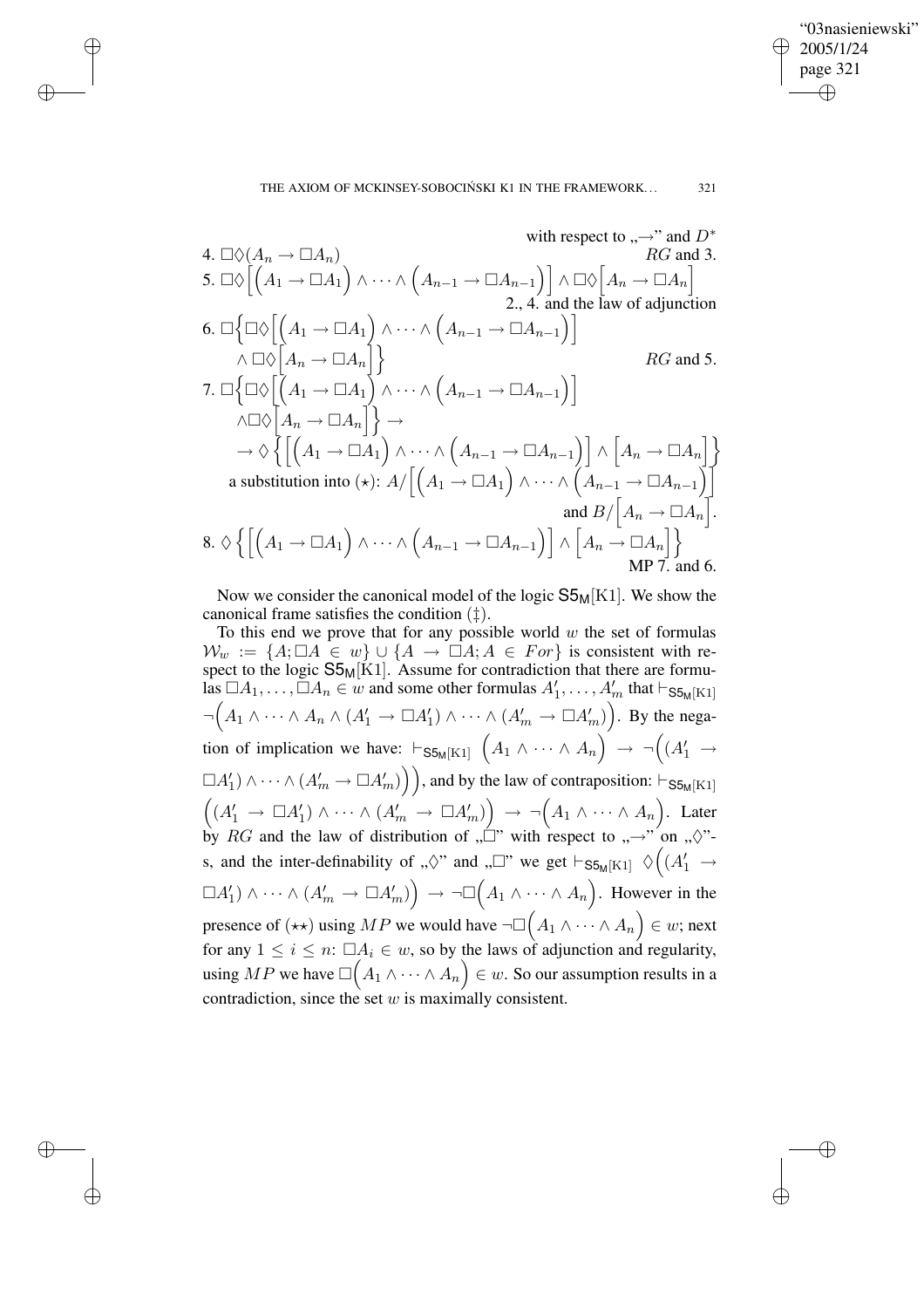✐

#### 322 MAREK NASIENIEWSKI

Thus by Lindenbaum's lemma, for each world w there is a world  $\overline{w}$  that  $W_w \subseteq \overline{w}$ . We show that  $wR\overline{w}$ . Let A be any formula that  $\Box A \in w$ . By the definition of the set  $\mathcal{W}_w$ , we have  $A \in \mathcal{W}_w$ , i.e.  $A \in \overline{w}$ . So by the definition of the accessibility relation in the canonical frame we get:  $wR\overline{w}$ .

Now we prove that for any possible world w and for indicated above  $\overline{w}$ the following holds:  $\forall_{w'}(\overline{w}Rw' \rightarrow \overline{w} = w')$ . Let us assume that there is w', such that  $\overline{w}Rw'$  and  $\overline{w} \neq w'$ , i.e. that there is a formula A that either  $(A \in w'$  and  $A \notin \overline{w}$  or  $(A \in \overline{w}$  and  $A \notin w'$ ). In the first case by the maximality of the set  $\overline{w}$  we have  $\neg A \in \overline{w}$ , via the definition of  $\mathcal{W}_w$  we observe that  $\neg A \rightarrow \Box \neg A \in W_w$ , thus  $\neg A \rightarrow \Box \neg A \in \overline{w}$ , and so by MP, since every maximally consistent set is closed under  $MP$ , also  $\Box\neg A \in \overline{w}$ . However, since  $\overline{w}Rw'$  we have:  $\neg A \in w'$ , which gives us a contradiction, because w' is also consistent. In the second case by the definition of  $W_w$ we have  $A \to \Box A \in \overline{w}$ , from where via MP we obtain  $\Box A \in \overline{w}$ , but again, by the definition of the accessibility relation, we get  $A \in w'$  which is a contradiction. We have shown, that the canonical frame of the logic  $S5<sub>M</sub>[K1]$  fulfills the condition ( $\ddagger$ ).

Assume that some formula  $A$  is valid in all frames satisfying the condition (‡). In the presence of the above observation it is also true in the canonical model of the logic  $S5<sub>M</sub>[K1]$ . But any formula true in the canonical model of a given logic is a theorem. Thus a given formula A is a theorem of  $S5<sub>M</sub>[K1]$ . *A fortiori*:

*Corollary 7*: *The logic* S5M[K1] *is canonical.*

*Proof.* Follows directly from the previous theorem. We now state:

*Theorem 8*: *The logic* S5M[K1] *is weaker than* K4M*.*

*Proof.* Firstly we show that in K4M  $D^*$  and  $T^*$  are provable. By substitution into the axiom D (which clearly belongs to both logics) we have  $\Box \Diamond A \rightarrow$  $\Diamond \Diamond A$ , and by the axiom 4 and transitivity of  $, \rightarrow$ " we get  $\Box \Diamond A \rightarrow \Diamond A$  i.e. the axiom  $D^*$ . To prove  $T^*$  it is enough to see that via 4 and the monotonicity rule we obtain  $\Box \Diamond \Diamond A \rightarrow \Box \Diamond A$ . But in the presence of already proved  $D^*$ by the transitivity of implication we have  $\Box \Diamond \Diamond A \rightarrow \Diamond A$ .

Using the completeness results for both logics it is enough to indicate a frame satisfying the condition  $(\ddagger)$  in which the axiom 4 is not valid.

✐

✐

✐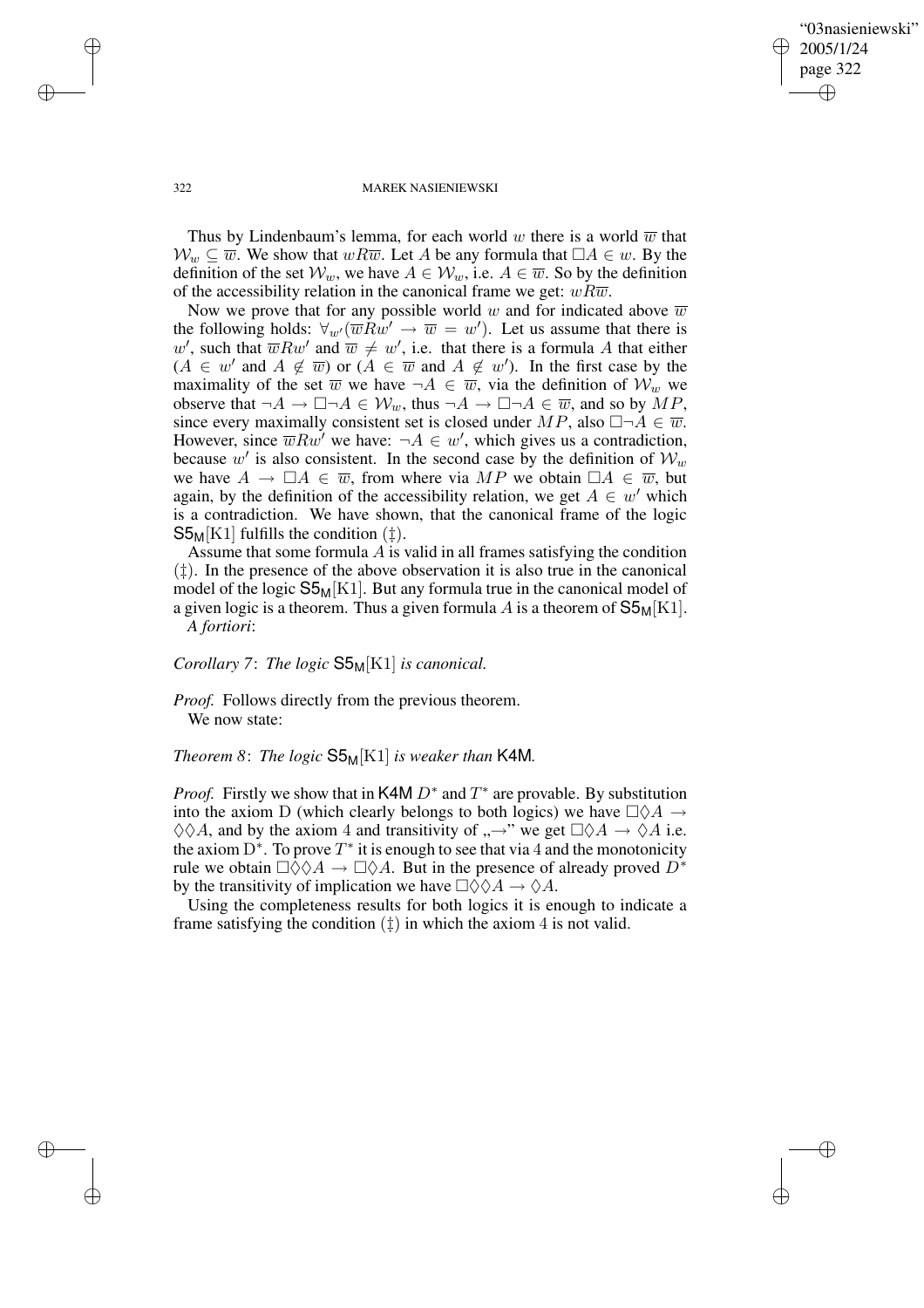✐

#### THE AXIOM OF MCKINSEY-SOBOCIŃSKI K1 IN THE FRAMEWORK... 323



✐

✐

✐

✐

For any world  $w_i$ ,  $w_4$  is a world the existence of which is postulated in the condition  $\ddagger$ . Indeed we have  $\forall_{w}(w_4 R w' \rightarrow w_4 = w')$ . One can see that in  $w_1$  the axiom  $\Diamond \Diamond p \rightarrow \Diamond p$  is false.

> Department of Logic and Semiotics N. Copernicus University Toruń, Poland E-mail: mnasien@uni.torun.pl

## **REFERENCES**

- [1] D. Batens, "Blocks the Clue to Dynamic Aspects of Logic", *Logique & Analyse* 150–151–152 (1995), 285–328.
- [2] D. Batens, "Inconsistency-adaptive logics", in: E. Orłowska (ed.), *Logic at Work: Essays Dedicated to the Memory of Helena Rasiowa*, Springer Verlag, 1999, pp. 445–472.
- [3] D. Batens, "A Survey of Inconsistency-Adaptive Logics", in: D. Batens, C. Mortensen, G. Priest and J. P. Van Bendegem (eds.), *Frontiers of Paraconsistent Logic*, Research Studies Press, Baldock, UK, 2000.
- [4] A. Chagrov and M. Zakharyaschev, *Modal Logic*, Oxford Science Publications, Clarendon Press, Oxford, 1997.
- [5] K. Fine, "Normal forms in modal logic", *Notre Dame Journal of Formal Logic* 16 (1975), 229–237.
- [6] T. Furmanowski, "Remarks on Discussive Propositional Calculus", *Studia Logica* 34 (1975), 39–43.
- [7] R. Goldblatt, "First-order definability in modal logic", *The Journal of Symbolic Logic* 40 (1975), 35–40.
- [8] R. Goldblatt, "The McKinsey Axiom is not canonical", *The Journal of Symbolic Logic* 56 (1991), 554–562.
- [9] G. E. Hughes, M. J. Cresswell, *A New Introduction to Modal Logic*, Routledge, New York, London, 1996.